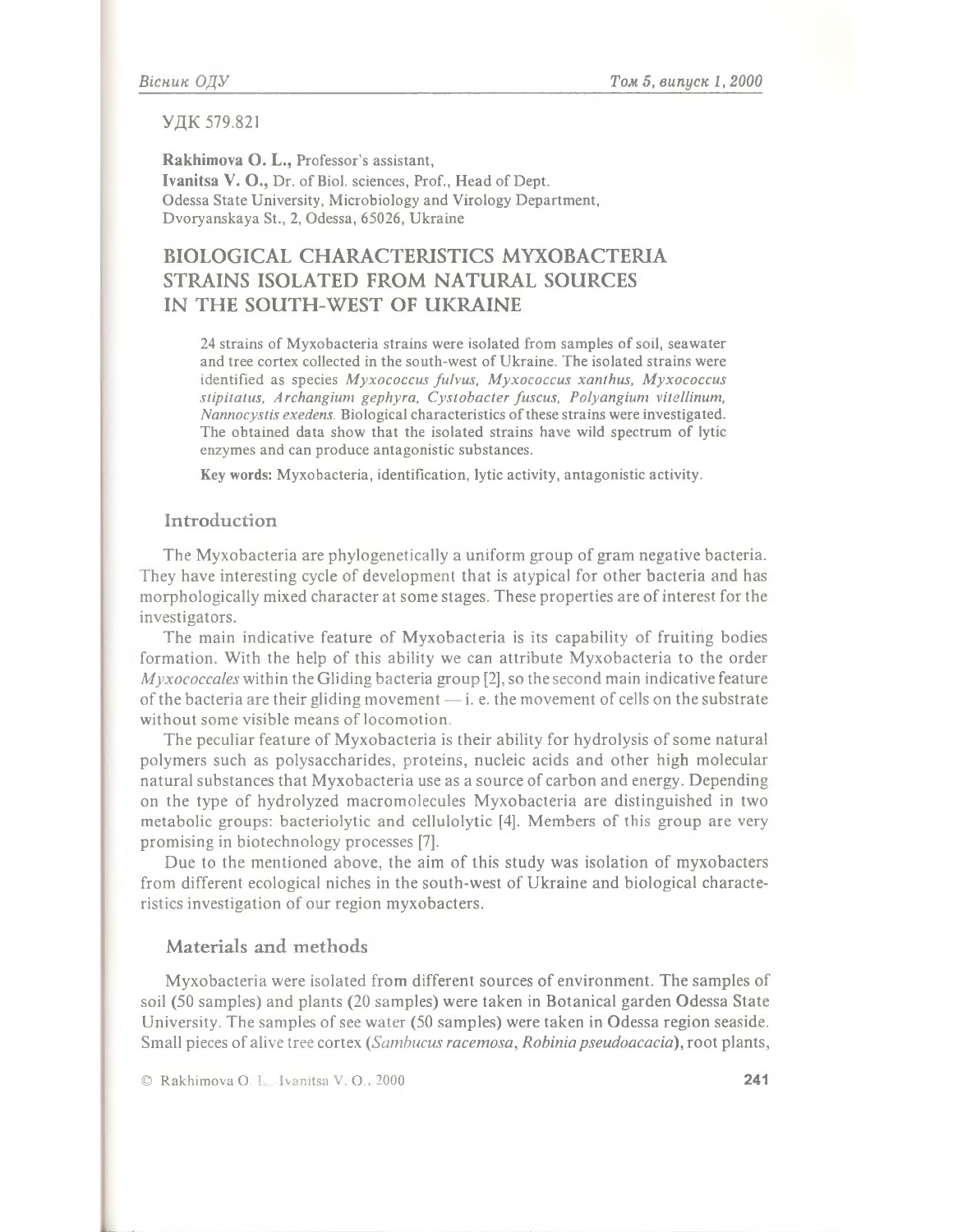**homogenous soil samples (0,01 g) or water samples (0,01 ml) were placed on wet paper** circle in Petri Dish with Manure agar [5]. After isolation and purification of myxo**bacters for cultivation we used Vy/2-agar [8]. The cultures were normally kept at 30 °С in dark incubator.**

The isolated strains were identified by using of standard bacteriological methods **described in Bergey's Manual [3] and by using the methods from original articles [6, 8].**

The presence of flexirubin pigments was determined after treatment of the vegetative colony by 10% KOH solution as changing of colony color in red [8]. To determine **metabolic activities the strains were grown on the basic medium [8], containing either** fibrin, casein, collagen, lignin, chitin or skim milk at 1% concentration of powder; baker's yeast, Micrococcus luteus or Escherihia coli at 0.5% concentration of fresh cells. **Appearance of a clear zone around the inoculum was interpreted as a positive result. Cellulose decomposition was determined in Petri Dishes with Stanier's mineral salts agar medium [8], covered by paper circle. Agar penetration was tested on Stanier's mineral salts agar medium without any paper circle. Starch hydrolysis was determined on the basic medium with soluble starch (1%). Gelatin liquefaction was determined on the basic medium with 15% gelatin.**

**The isolated strains antagonistic property was studied with the following test-strains: Escherichia coli, Staphylococcus enteritidis, Pseudomonas fluorescens, Micrococcus luteus. For this test we used agar block method [1].**

# Results and discussion

As a result of the research the samples of the cortex of alive tree, soil and seawater from the Ukrainian south-west have been selected and strains of myxobacteria have **been isolated and investigated. Myxobacteria were found in 50% soil samples, 6% sea** water samples and 10% samples of alive tree cortex. As purified culture we got 24 strains.

First, morphological characteristics of fruit bodies and vegetative cells of the isolated strains were studied to identify these strains. Vegetative colonies of these strains have **very bright colour, but the colony edges are difficult to mark. All strains have gliding** motility that is the main feature of this group. Majority of the strains doesn't form **flexirubin. This does not correspond with tendency, which was found by Reichenbach** and Dworkin [8]. Vegetative cells of all the strains have rod shape and negative reaction **by Gram. It is very important that the cells arranged separately. All isolated strains have the ability to form fruiting bodies. M yxobacteria identification scheme was** constructed by using morphological characteristics. But extreme instability of fruiting **body formation in many species might make Myxobacteria identification difficult. The** data showed in Table 1 were used for identification of the isolated strains.

**The isolated strains were identified as species:** *M yxococcus fulvus* **(Cohn) Jahn 1921 (strains: 6,11,15,49,56,59),** *M yxococcusxanthus* **Beebe 1941 (strains: 10,14,27,55),** *Myxococcus stipitatusT haxler* **1897 (strain 34),** *Archangium gephyra* **Jahn 1924 (strains: 7, 8, 25, 32, 38, 45),** *Cystobacter fuscus* **Schroerer 1886 (strains: 22, 28,42),** *Polyangium vitellinum* **Link 1809 (strains: 13,39),** *Nannocystis exedens* **Reichenbach 1970 (strains 24,35).**

The greatest number of myxobacteria strains were isolated from soil samples — **19 strains, only 2 strains (Л/.** *xanthus* **— 14, C.** *fuscus* **— 42) — from alive tree cortex** and 3 strains (*M. xanthus*  $-$  55, *M. fulvus*  $-$  56, *M. fulvus*  $-$  59)  $-$  from seawater.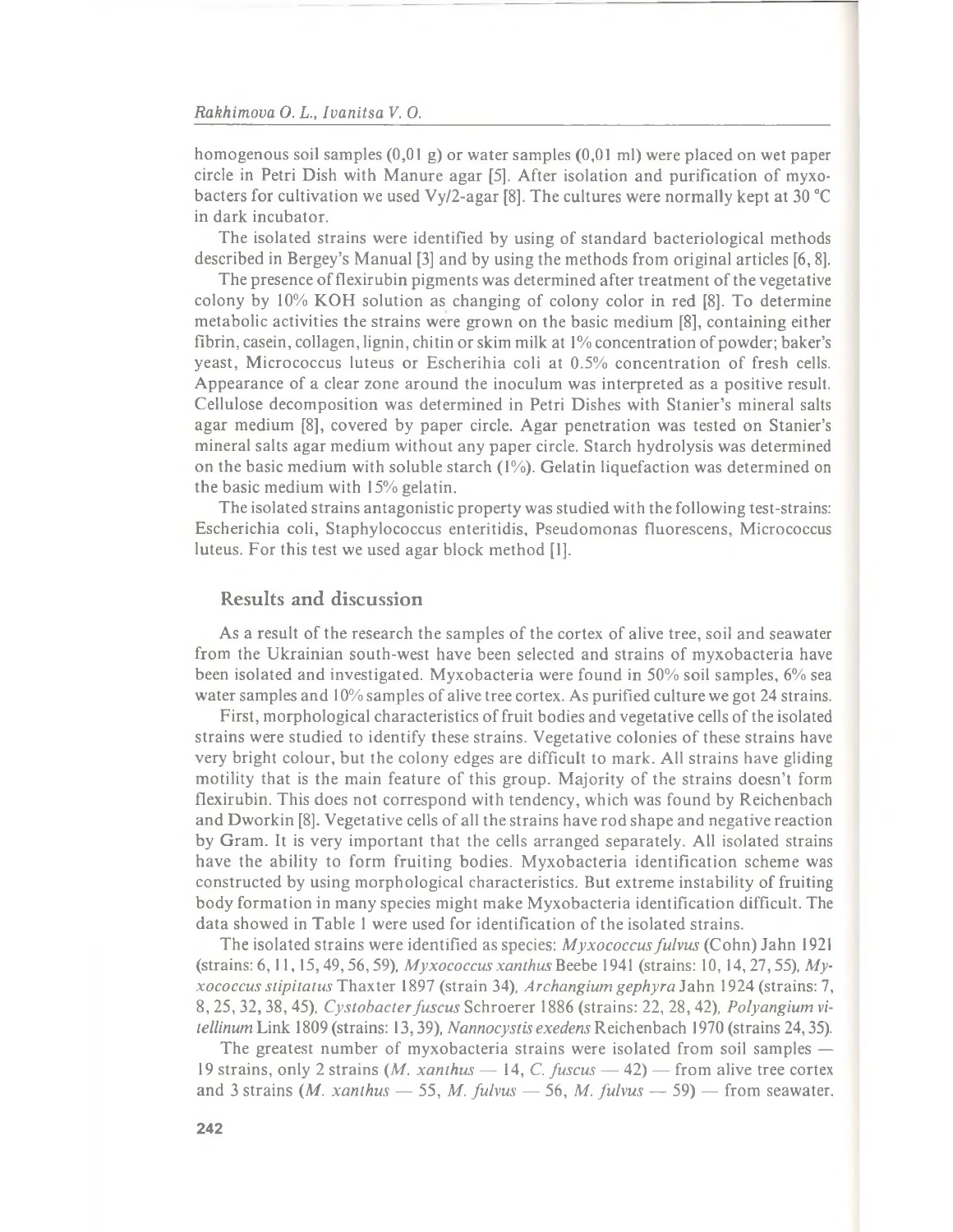#### Table 1

|                | Cell             | Fruit body               |       | Myxospore          |       | Colony |              |        |                          |                          |
|----------------|------------------|--------------------------|-------|--------------------|-------|--------|--------------|--------|--------------------------|--------------------------|
| Strain         | Size             | Size                     | Shape | Size               | Shape | Edge   | Profile      | Colour | Fle-<br>xiru-<br>bin     | Kon-<br>go<br>red        |
| 6              | $6,0 \times 0,7$ | 250                      | pear  | 1,4                | ball  | wavy   | flat         | orange | $\! +$                   | $\qquad \qquad +$        |
| $\overline{7}$ | $5,0 \times 0,6$ | $\overline{\phantom{0}}$ | brain | $2,1 \times 2,0$   | oval  | blade  | hill         | rose   | $\overline{\phantom{0}}$ | $+$                      |
| 8              | $6,0 \times 0,5$ | $\equiv$                 | brain | 1,5                | ball  | wavy   | flat         | rose   | $+$                      | $+$                      |
| 10             | $5,0 \times 0,5$ | 300                      | hill  | 2,7                | ball  | blade  | flat         | yellow | $\overline{\phantom{0}}$ | $+$                      |
| 11             | $4,8 \times 0,4$ | 400                      | pear  | 1,5                | ball  | cut    | flat         | orange | $\overline{\phantom{0}}$ | $+$                      |
| 13             | $4.0 \times 0.9$ | 75                       | ball  | $3,5 \times 0,9$   | rod   | wavy   | flat         | cream  |                          | $\qquad \qquad -$        |
| 14             | $5,0 \times 0,8$ | 300                      | hill  | 2,7                | ball  | blade  | ${\it flat}$ | yellow | $\overline{\phantom{0}}$ | $+$                      |
| 15             | $7.0 \times 0.7$ | 400                      | pear  | 1,5                | ball  | cut    | flat         | orange | $+$                      | $+$                      |
| 22             | $1,0 \times 0,7$ | 60                       | oval  | $2,5 \times 1,0$   | oval  | even   | flat         | pink   | $^{+}$                   | $+$                      |
| 24             | $2,2 \times 1,1$ | 30                       | seed  | $1,5 \times 0,7$   | oval  | cut    | sink         | yellow | $\overline{\phantom{a}}$ |                          |
| 25             | $6,0 \times 0,6$ | $\overline{\phantom{0}}$ | brain | $1,8 \times 2,0$   | oval  | blade  | hill         | rose   | $\overline{\phantom{0}}$ | $+$                      |
| 27             | $8.0 \times 0.8$ | 400                      | hill  | 2,5                | ball  | cut    | flat         | orange | $^{+}$                   | $+$                      |
| 28             | $3,0 \times 0,7$ | 60                       | oval  | $2,5 \times 1,0$   | oval  | blade  | flat         | pink   | $+$                      | $+$                      |
| 32             | $6,5 \times 0,5$ | $\equiv$                 | brain | $2,0 \times 1,8$   | oval  | blade  | flat         | rose   | i.                       | $+$                      |
| 34             | $5,5 \times 0,5$ | 200                      | ball  | 1,8                | ball  | wave   | flat         | yellow | $\frac{1}{2}$            | $+$                      |
| 35             | $2,5 \times 0,4$ | 30                       | seed  | $1, 5 \times 0, 7$ | oval  | blade  | sink         | yellow | $\qquad \qquad -$        | $\overline{\phantom{0}}$ |
| 38             | $6.0 \times 0.7$ | $\overline{\phantom{a}}$ | brain | $1,8 \times 1,5$   | oval  | even   | flat         | rose   | $\overline{\phantom{0}}$ | $+$                      |
| 39             | $4.0 \times 0.9$ | 75                       | oval  | $3,5 \times 0,9$   | rod   | cut    | flat         | cream  |                          | $\overline{\phantom{0}}$ |
| 42             | $3,0 \times 0,5$ | 60                       | oval  | $2,5 \times 1,0$   | oval  | even   | flat         | pink   |                          | ÷.                       |
| 45             | $5,5 \times 0,5$ |                          | brain | $2.1 \times 2.0$   | oval  | blade  | hill         | rose   | $\overline{\phantom{0}}$ | $\overline{\phantom{0}}$ |
| 49             | $2,5 \times 0,4$ | 400                      | pear  | 1,5                | ball  | cut    | flat         | orange | $\overline{\phantom{0}}$ | $+$                      |
| 55             | $5.0 \times 0.5$ | 300                      | hill  | 2,8                | ball  | blade  | flat         | yellow | $\overline{\phantom{0}}$ | $^{+}$                   |
| 56             | $4,8 \times 0,4$ | 350                      | pear  | 1,4                | ball  | cut    | flat         | orange | $\overline{\phantom{0}}$ | $+$                      |
| 59             | $5.0 \times 0.4$ | 400                      | pear  | 1,6                | ball  | cut    | flat         | orange |                          | ÷                        |

**Morphological characteristic of isolated strains**

Note: "+"  $-$  presence of characteristic; " $-$ "  $-$  absence of characteristic, all sizes are in micrometer.

**In addition to morphological characteristics some physiological and biochemical characteristics were studied. It was found out that all strains are aerobes, mesophiles, prefer neutral and slightly alkaline pH and can grow within the wide range (0— 10%) of NaCl concentration. This doesn't contradict with the published data [8].**

**All studied strains were catalase positive. Among the studied strains only the strains belonging to family** *Archangiaceae* **and species** *P. vitellinum* **and** *M. stipitatus* **were oxidase positive.** All *Archangiaceae* strains don't reduce nitrate. The majority of other **isolated strains can reduce nitrate in nitrogen (70%) and in nitrite (11%). With urease, b-galactosidase, ammonia formation and acetylmethylcarbinol tests the isolated strains** identified as Myxococcus fulvus, Myxococcus xanthus, Myxococcus stipitatus, Archan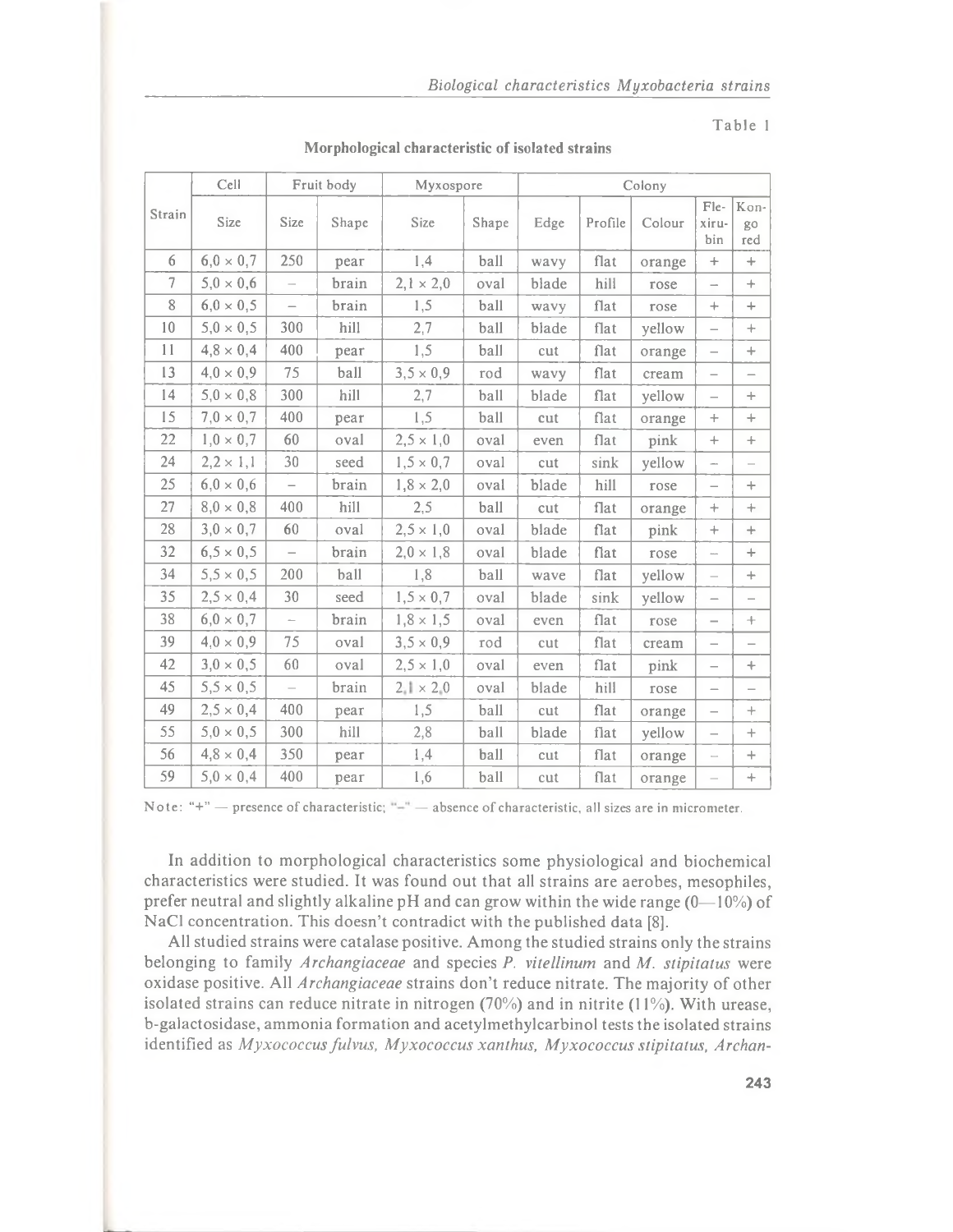*gium gephyra, Cysiobacter fuscus, Polyangium vitellinum***,** *Nannocystis exedens* **reacted partially as negative and partially as positive.**

No strain had decarboxilases of lysine and ornythine; degydrogenases of arginine; desaminases of phenilalanine. No strain could form indole and hydrogen sulphide.

It was interesting to estimate an ability of isolated myxobacters to utilise different **carbon and energy sources. It was done for different sugars and multibase alcohols and for some natural polymers and microorganisms. We found out that only single strains can use either glucose, sucrose or arabinose. This is for myxobacters a typical attitude to sugars and multibases alcohols [3,8]. In contrast to the mentioned above, the isolated myxobacteria have very strong lytic abilities with regard to natural organic polymers and microorganisms. The isolated strains can utilise collagen (96% of strains), starch (80%),** *M. luteus* **cells (80%),** *E. coli* **cells (70%), casein (68%), skimmed milk (68%), gelatine (56%), fibrin (56%), baker's yeast (56%), agar (44%), chitin (12%), cellulose (12%). The strains prefer mostly protein polymers because the majority of them belong to bacteriolitic Myxobacteria group.**

**The existing data testify that Myxobacteria play an active role in regulation of** microbial population of biocenosis and in the processes of dead organic residue **mineralisation. This idea also supported by the ability of the majority of the isolated strains (60%) to produce antagonistic substances with regard to test-strains E. coli, M. luteus, P. fluorescens. The growth of test-strain S. enteritidis was not suppressed by** any of the isolated strains. This data confirm the wellknown information that Myxo**bacteria can produce wide spectrum of antibiotics [8]. Probably the antibiotic production helps them to play predator role in microbiocenoses.**

**So, the majority of Myxobacteria of different ecological niches of Ukrainian southwest were isolated from samples of soil (19 strains) and that confirm that the members of Myxobacteria group can be found in Ukraine like everywhere mostly in the soil [7]. We think that some myxobacters can get into seawater or on the tree cortex accidentally. It is confirmed by wide species composition isolated from Ukrainian south-west soil samples:** *M. fulvus* **(4 strain),** *M. xanthus* **(2 strain),** *M. stipitatus* **(1 strain),** *A. gephyra* **(6 strain),** *C. fuscus* **(2 strain),** *P. vitellinum* **(2 strain),** *N. exedens* **(2 strain). Seawater myxobacteria are presented by species** *M. xanthus* **(1 strain) and** *M. fulvus* **(2 strain). Alive tree** cortex **myxobacteria are presented by species** *M. xanthus* **(1 strain) and C.** *fuscus* **(1 strain).**

### References

- 1. *Егоров H. С.* Микробы-антагонисты и биологические методы определения антибиотической активности. — М.: Высшая школа, 1985. — С. 48—49.
- 2. *Иваница В Л.* Скользящие бактерии порядков Myxobacterales и Cytophagales // Успехи микробиологии. — 1990. — Вып. 24. — С. 65—87.
- 3. *Bergey's* Manual of Systematic Bacteriology / Ed. F. F. Staby et al. Baltimore: Vilkins and Villiams Co, 1989. — V. 3. — P. 2130—2140.
- 4. *Dworkin M.* Research on the myxobacteria: Rev. and Cell. Interact. New York, 1984. P. 221—245.
- 5. *Lecianova I.* Myxobacterie ve vodach // Prace a studie sesit. 1987. 128 p.
- 6. *McCurdy H. D.* Studies on the taxonomy of the *Myxobacterales* 1. Record of coneclian isolates and Survey of methods (isolation) // Canad. J. Microbiol. — 1969. — V.17, № 12. — P. 1453—1461.

<sup>7.</sup> *Reichenbach H.* The ecology of the myxobacteria // Environmental Microbiology. — 1999. — V. 1, № 1. — P. 15—21.

<sup>8.</sup> *Reichenbach Dworkin M.* Introduction to the gliding bacteria // Prokaryotes. — Berlin, 1981. — V. 1. — P. 315—327.